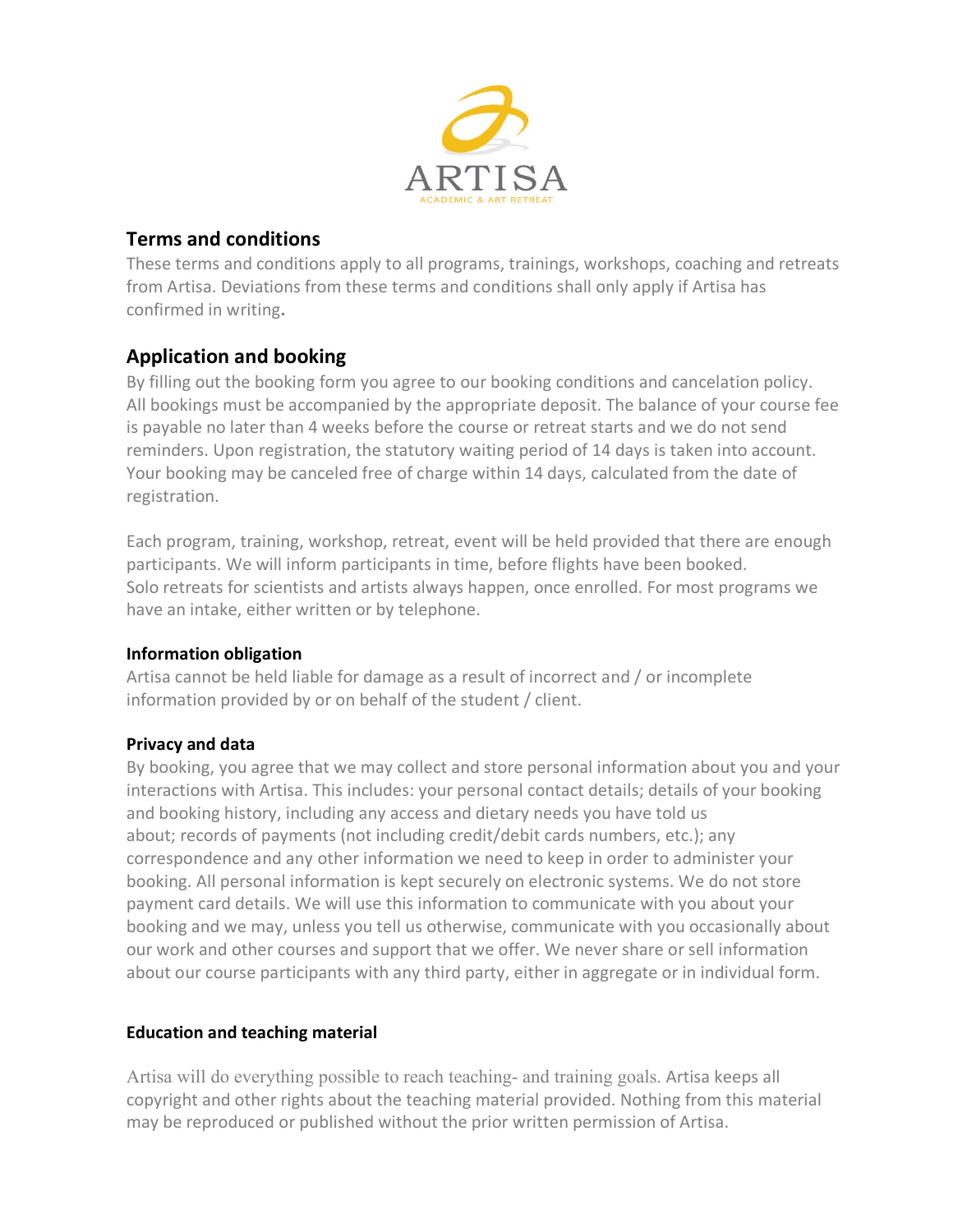#### **Changes to the programme or tutor**

Artisa has the right to make changes to the advertised programme and tutors. As we plan the Artisa programme in advance, changes will inevitably occur to some courses, and occasionally the original tutors are unavailable. We always endeavour to replace tutors with someone of similar experience, and to give you as much notice as possible. Please note that where we have to change tutors, you do not have additional rights of cancellation and our standard terms still apply.

#### **Travel insurance**

You are strongly advised to take out travel insurance to cover potential loss arising from cancellation or other eventuality affecting your booking, including course fees and travel costs.

#### **Cancelation policy**

Upon registration, the statutory waiting period of 14 days is taken into account. Your booking may be canceled free of charge within 14 days, calculated from the date of registration. Up to 8 weeks before the start of the program, your participation can be cancelled without paying obligations minus 15% administration costs. Up to 28 days before the start, 50 % of the total price needs to be paid. Within 28 days and less, the full price needs to be paid and there will be no refunding. After consultation, it is possible, to send a replacer or to attend another (future) program.

In case we have to cancel because of Covid-19 and/or travel restrictions you will get a full refund or you can choose to reschedule the week without additional costs. You can choose which option is best for you. In case you choose to get a refund, Artisa applies a period of 14 days.

#### **Liability**

The participant of programs/trainings/workshops/retreats/ events at Artisa :

\* accepts full responsibility for direct or indirect consequences of participation

\* will not blame facilitator/ teacher/ assistant for any (alleged) psychological or physical injury that could happen because of this participation

\* accepts full responsibility for any damage that could result out of participation and using the venue.

Artisa cannot accept responsibility for any loss, damage or expense sustained by students as a result of an event or circumstance whether arising from natural cause, human agency, or beyond its control otherwise.